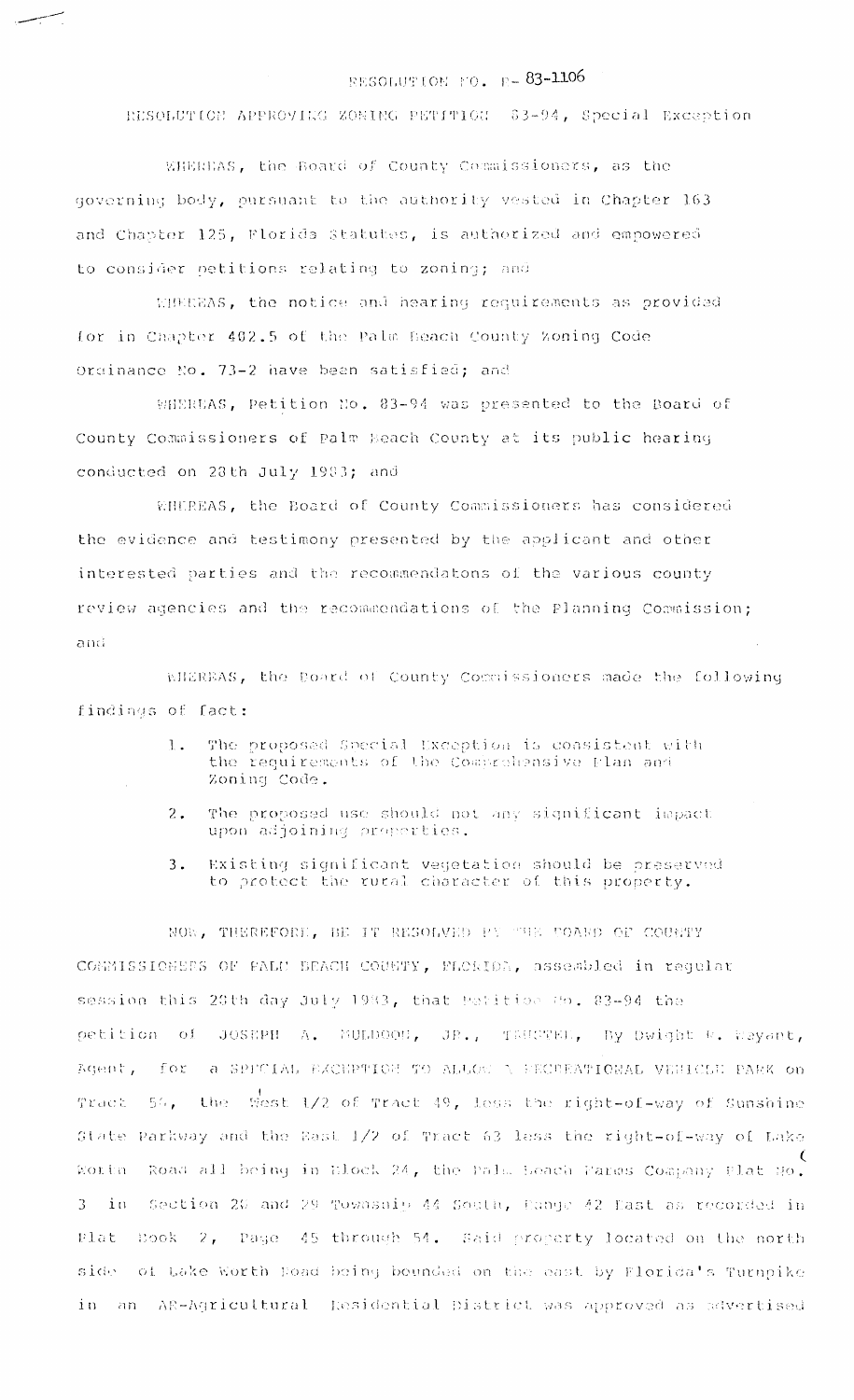- This development shall retain onsite 35% of the storm 1. water runoff generated by a three (3) year storm per requirements of the Permit Section, Land Development Division.
- The property owner shall convey for the ultimate  $2.$ right-of-way of Lake Worth Road, 60 feet from centerline approximately an additional 10 feet within 99 days of approval; conveyance must be<br>accepted by Palm Beach County prior to issuance of first building permit.
- The developer shall construct concurrent with a  $3.$ paving and drainage permit issued from the office of the County Engineer, a right turn lane, east approach and a left turn lane, west approach on Lake Worth Road at the project's entrance road.
- The developer shall contribute Seven Thousand Eight  $\Lambda$ . Hundred Dollars (\$7,800.00) toward the cost of meeting<br>this project's direct and identifiable impact to be paid at the time of the building permit.
- The developer shall take reasonable precautions during  $5.$ the development of this property to insure that fugitive particulates (dust particles) from this<br>project do not become a nuisance to neighboring properties.
- The developer shall take necessary measures during  $6.$ the development of this property to prevent pollutant runoff to neighboring and nearby surface waters.
- Existing significant native vegetation should be pre- $7.$ served. To insure this preservation no clearing shall be performed prior to the completion of a tree survey and site plan cortification.
- The retention pond shall be posted "no swimming" and a swimming pool and recreational building shall be provided  $\delta$ . to serve the recreational needs of this development.

Commissioner Bailey , moved for approval

of the petition. The motion was seconded by Commissioner Koehler, and upon being put to a vote, the vote was

as follows:

| Peggy E. Evatt, Chairman    | $\rightarrow$ $\rightarrow$ $\rightarrow$ | AYE.    |
|-----------------------------|-------------------------------------------|---------|
| Men Spillias, Vice Chairman |                                           | $  AYE$ |
| Dennis P. Koehler, Nember   | المستسل                                   | AYE.    |
| Dorothy Wilken, Nember      | $\sim$ $\sim$                             | NAY     |
| Pill Bailey, Kamber         | $\overline{\phantom{m}}$                  | AYE.    |

The foregoing resolution was declared duly passed and adopted this a day of  $SEP 1 3 1983$ , confirming action of 28th July 1983.